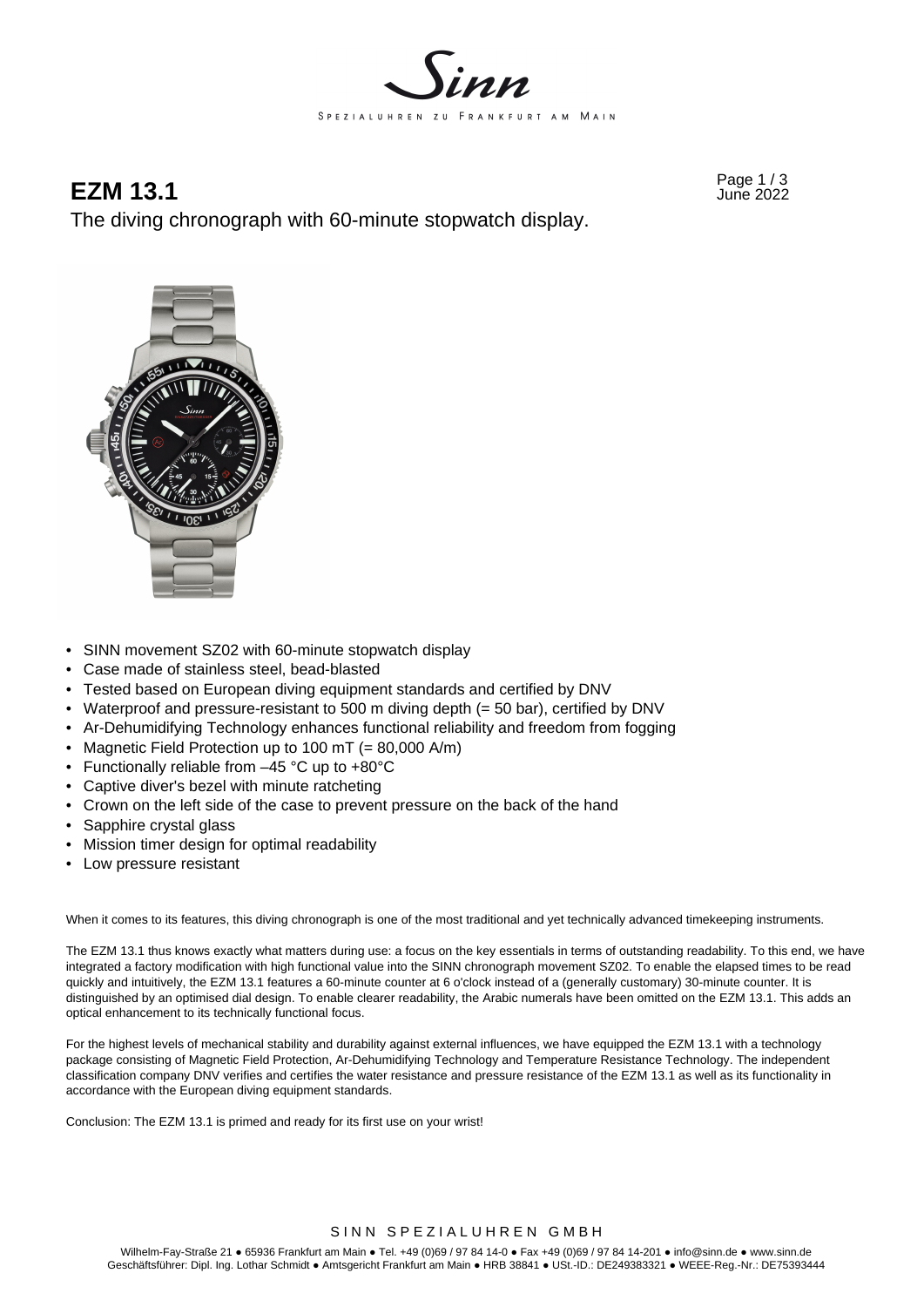

# Page 2 / 3 Technical details June 2022

#### **Mechanical Movement**

- *The information on the mechanical movement corresponds to the current production situation in Frankfurt am Main. Due to technical changes, it may happen in individual cases that stock items of our sales partners deviate from this information.*  (further Information)
- SINN Movement SZ02
- Self-winding mechanism
- 26 bearing jewels
- 28,800 semi-oscillations per hour
- Seconds stop function
- Anti-magnetic as per DIN 8309

#### **Case**

- Case made of stainless steel, bead-blasted
- Sapphire crystal glass in front, anti-reflective on both sides
- Case back screw-fastened, nickel-free
- Crown screwable
- Meet the technical requirements for waterproofness, as set out in standard DIN 8310
- Waterproof and pressure-resistant to 500 m diving depth (= 50 bar), certified by DNV
- According to the technical demands for the diving norm DIN 8306
- Tested based on European diving equipment standards EN 250 / EN14143 and certified by DNV
- Low pressure resistant

### **Functions**

- Hours, minutes, subsidiary seconds
- Date display
- Chronograph with 60-minute stopwatch display
- Diver's bezel with minute ratcheting and luminous key mark

#### **SINN Technologies**

- SINN movement SZ02 with 60-minute stopwatch display
- Ar-Dehumidifying Technology enhances functional reliability and freedom from fogging
- Temperature Resistance Technology, therefore functionally reliable at temperatures from -45°C up to +80°C
- Magnetic Field Protection up to 100 mT (= 80,000 A/m)
- Captive bezel
- Push-pieces with D3-System

#### **Dimensions and Weight**

- Case diameter: 41 mm
- Band lug width: 20 mm
- Case thickness: 15 mm
- Weight without strap: 98 gramme

# **Dial and Hands**

SINN SPEZIALUHREN GMBH